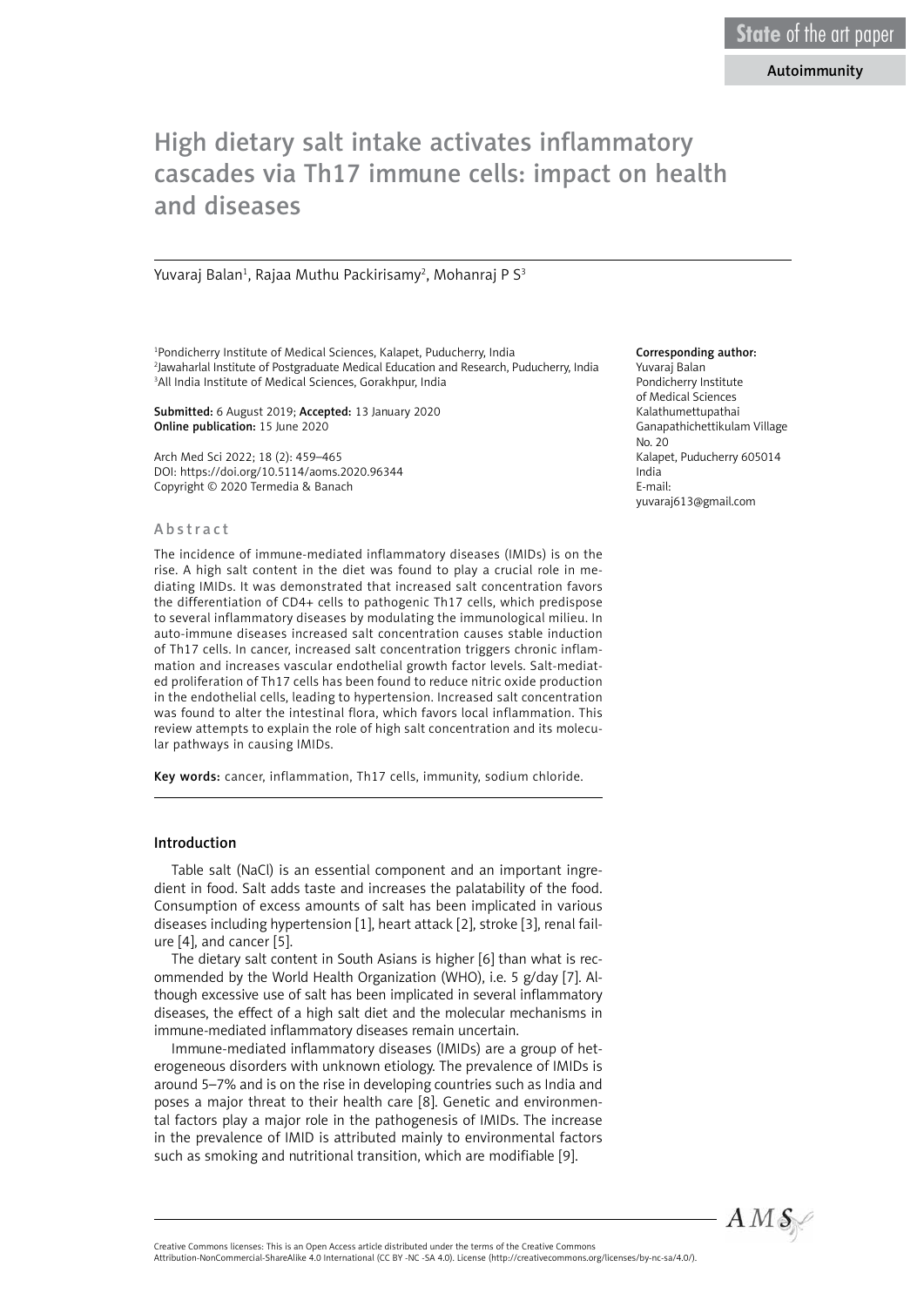Immune cells have a protective and preventive role against pathogens that invade the host. However, immunity is a double-edged sword; if uncontrolled it can be harmful. Kleinewietfeld *et al*. demonstrated that there is an increase in the differentiation of T cells to the pathogenic T cell subtype Th17 on increasing salt concentration [10]. T cells can differentiate into different lineages upon stimulation. Th1 cells produce INF-γ, which protects the host against invading intracellular pathogens. The Th2 subset produces various cytokines such as interleukin (IL)-4 and IL-5, to combat extracellular organisms [11]. In contrast, the Th17 phenotype produces inflammatory cytokines such as IL-17, tumor necrosis factor  $\alpha$  (TNF-α), granulocyte macrophage colony-stimulating factor (GM-CSF), and enhances IL-23R expression, which are the main mediators of autoimmune diseases [12–15].

Dietary salt (NaCl) is used abundantly in food to increase its palatability and also as a preservative in canned foods [16]. Although numerous studies have elucidated the pathogenic effect of high salt levels on various diseases such as autoimmune disorder [17–20] and hypertension, the addition of salt in these foods has become ubiquitous. In this review, insights into various possible mechanisms to show the effect of a high salt diet in mediating various diseases have been provided.

# High salt in the diet in auto-immune diseases

Autoimmune diseases comprise various inflammatory diseases, such as rheumatoid arthritis (RA) and psoriasis [21]. A myriad of factors such as smoking, viral infection, stress, drugs, and pollutants have been proposed as etiological factors [22–24]. However, the primary etiologies



*NFAT5 – nuclear factor of activated T cells 5, SGK1 – serum glucocorticoid kinase 1.*

Figure 1. Role of high sodium chloride concentration in mediating autoimmune diseases

of most of these autoimmune disorders are still ambiguous. The abnormal immune reaction towards the host and deposition of pathogenic Th17 cells have been demonstrated in the inflammatory sites, for instance in the skin of psoriasis patients and in multiple joints of RA patients [25–27].

The bacterial *Saccharomyces cerevisiae* cell wall component zymosan, fungal β-glucans, C-type lectin present in dendritic cells and pro-inflammatory cytokines such as IL-6, TNF-α, and IL-2, were found to be the stimuli for activation of Th17 cells [28]. Interleukin 23 has been the major stimulus for sustaining and generating Th17 cells, and blocking it ameliorates the effects of Th17 cells [29].

Researchers have established an association between the increase in the incidence of autoimmune diseases and Th17 cells. However, finding the molecular switch that leads to the overproduction of Th17 cells has been a difficult endeavor. Animal studies demonstrated that mouse cells grown in high salt concentration produce a greater Th17 response than the cells grown in a normal salt concentration [30].

To explain the molecular mechanism for the above observation, the authors explored serum glucocorticoid kinase 1 (SGK1), which is known to regulate salt levels. Serum glucocorticoid kinase 1 was overexpressed in the cells grown in high salt concentration, and they confirmed the same in human cell lines. They also found a linear association between increased salt concentration and increased Th17 expression [31].

Through further investigation, Kleinewietfeld *et al*. elucidated that cells grown under high salt concentration express a greater amount of the *P38* gene [10]. The downstream target for the *P38* gene, the nuclear factor of activated T cells 5 (NFAT5), induces the production of IL-17 [32], which up-regulates the production of pro-inflammatory mediators [33].

All these findings suggest that a high salt diet might be the plausible environmental trigger for immune-mediated inflammatory diseases [20] (Figure 1).

# High salt in the diet and inflammatory bowel diseases

Studies have shown that 17% of patients with inflammatory bowel disease also have associated immune-related diseases [34]. It is known that the lamina propria of the small intestine serves as the main residing place for immune cells [35]. The immune function of the intestine is also modified by intestinal bacteria, which was demonstrated where gut microbiome free mice showed an increased Th17 response and developed various immune-related diseases compared to normal mice [36]. Li *et al*. showed that the reconstitution of gut microbiome free mice with intestinal bacteria leads to suppression of the Th17 response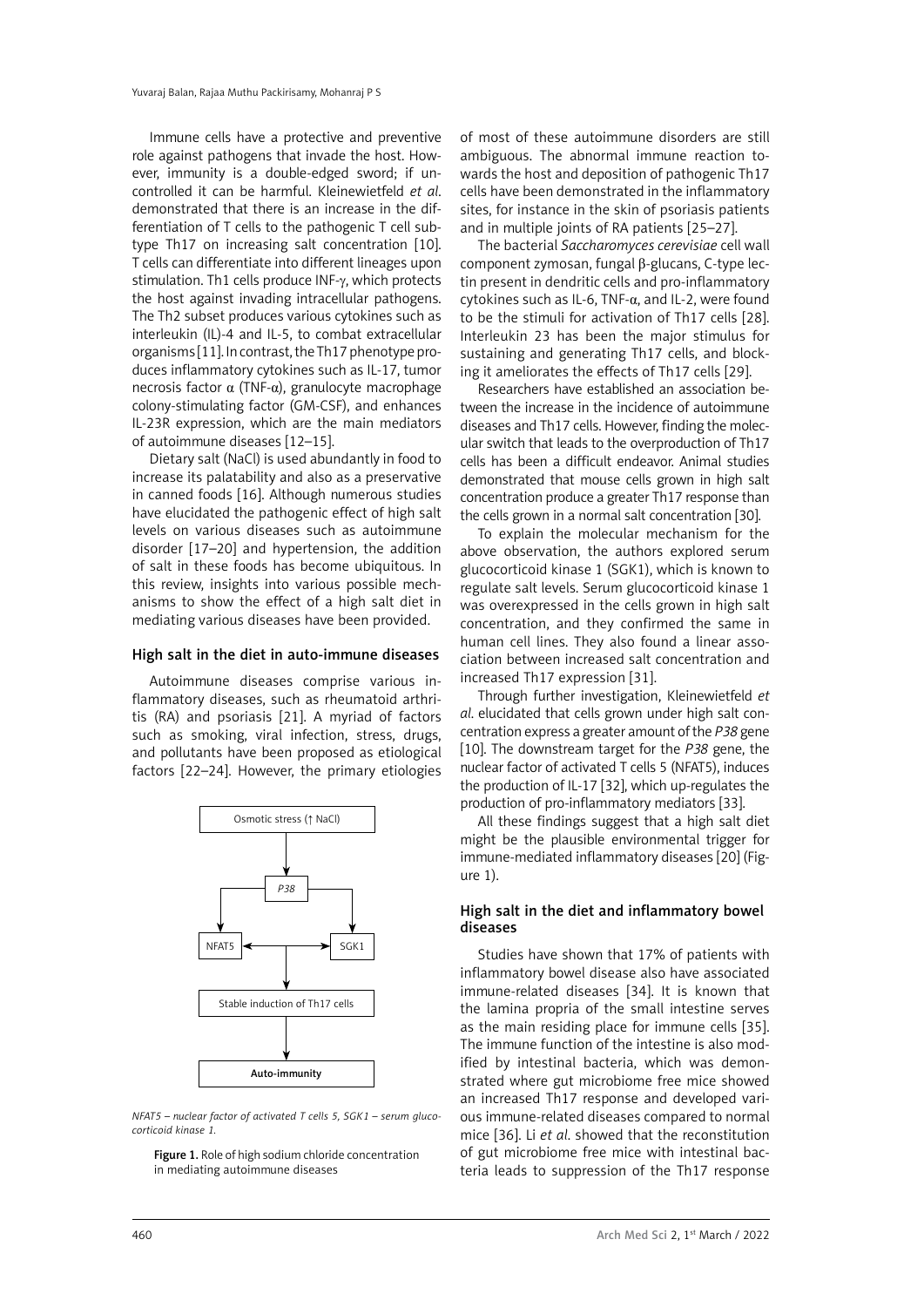and enhancement of T regulatory (Treg) cell function [37].

High salt consumption has a direct effect on gut microbiota and immune cells of the intestine, producing variable effects.

### Effect of high salt diet on gut microbiota

A high concentration of salt in diet was found to have a direct toxic effect on gut microbiota, especially on *Lactobacillus murinus. Lactobacillus murinus* depleted mice were found to have an exaggerated Th17 response compared to normal mice. Oral gavage of *L. murinus* to these mice diminished the Th17 response, which confirmed that a high salt diet increases the Th17 response [37].

Recently, Maeda *et al*. found that intestinal Th17 cells can migrate to distant sites. For example, intestinal Th17 cells were identified in the spleen of RA patients. This confirms the role of intestinal cells in systemic immune inflammation [38].

#### Effect of high salt diet on immune cells of the intestine

Animal studies have shown the effect of a high salt diet on immune cells of the intestine. Mice receiving high salt tend to have exacerbated colitis and inflammatory diseases of the bowel. This was associated with an enhanced pathogenic T cell response, autoantibodies, inflammatory immune mediators and a decrease in the protective immune response [39].

It has also been reported that an increase in inflammatory monocyte count and pro-inflammatory cytokines such as IL-6, IL-17, and IL-23 was seen in healthy volunteers receiving a controlled high salt diet. A significant increase in inflammatory cytokines such as TNF-α, IL-17A, and CD4+ cells was also observed following high salt challenge [40].

To reveal the molecular mechanism behind the enhancement of the inflammatory immune response by increased salt intake, lamina propria mononuclear cells (LPMC) were grown in medium with higher salt concentration and they were found to express higher levels of pathogenic inflammatory mediators such as IL-17 and TNF- $\alpha$ along with an increase in the percentage of LPMC [41, 42].

Activated LPMC causes phosphorylation of the P38/MAPK pathway, which activates the downstream mediator NFAT5, which in turn increases the expression of pathogenic inflammatory mediators such as IL-17A and TNF-α. High salt concentration also induces IL-23R expression, whose main function is to stabilize and increase Th17 expression [43]. All these effects lead to inflammatory disease of the bowel (Figure 2).

These results show that gut immune cells and intestinal bacteria regulate the systemic immune response. Hence it is important to note that dietary habits such as a high salt intake may be harmful and may have deleterious effects on health.

#### High salt in the diet and hypertension

Worldwide, increased blood pressure is one of the leading causes of mortality [44]. Hypertension leads to several life-threatening complications and has to be treated vigorously [45–47].

It has been established that salt intake is associated with hypertension, and recently it was found that immune cells grown in a high salt medium differentiate into highly pathogenic Th17 cells [48]. Interleukin 17 is the inflammatory marker produced by Th17 cells and is associated with hypertension. Interleukin 17 acts on endothelial cells and leads to eNOS Thr495 phosphorylation, which is mediated by RhoA/Rho-kinase and causes decreased NO production and diminishes the NO-mediated vasodilation [49]. All the above effects ultimately increase the systemic vascular resistance, resulting in hypertension (Figure 3).

Various studies have shown the role of IL-17 in the pathogenesis of hypertension [50]. A high salt diet also favors the polarization of CD4+ cells to Th17 cells. Recently, Kamat *et al*. demonstrated that mice lacking IL-17A have increased potency to excrete sodium and hence reduction in blood pressure [51]. Hence blocking the activated immune cells and inflammatory mediators produced by it can prevent hypertension. This was elucidated in an animal study where mycophenolate mofetil, a drug that is known to inhibit activa-



*MAPK – mitogen-activated protein kinases, LPMC – lamina propria mononuclear cells.* 

Figure 2. Role of high sodium chloride concentration in mediating inflammatory diseases of the bowel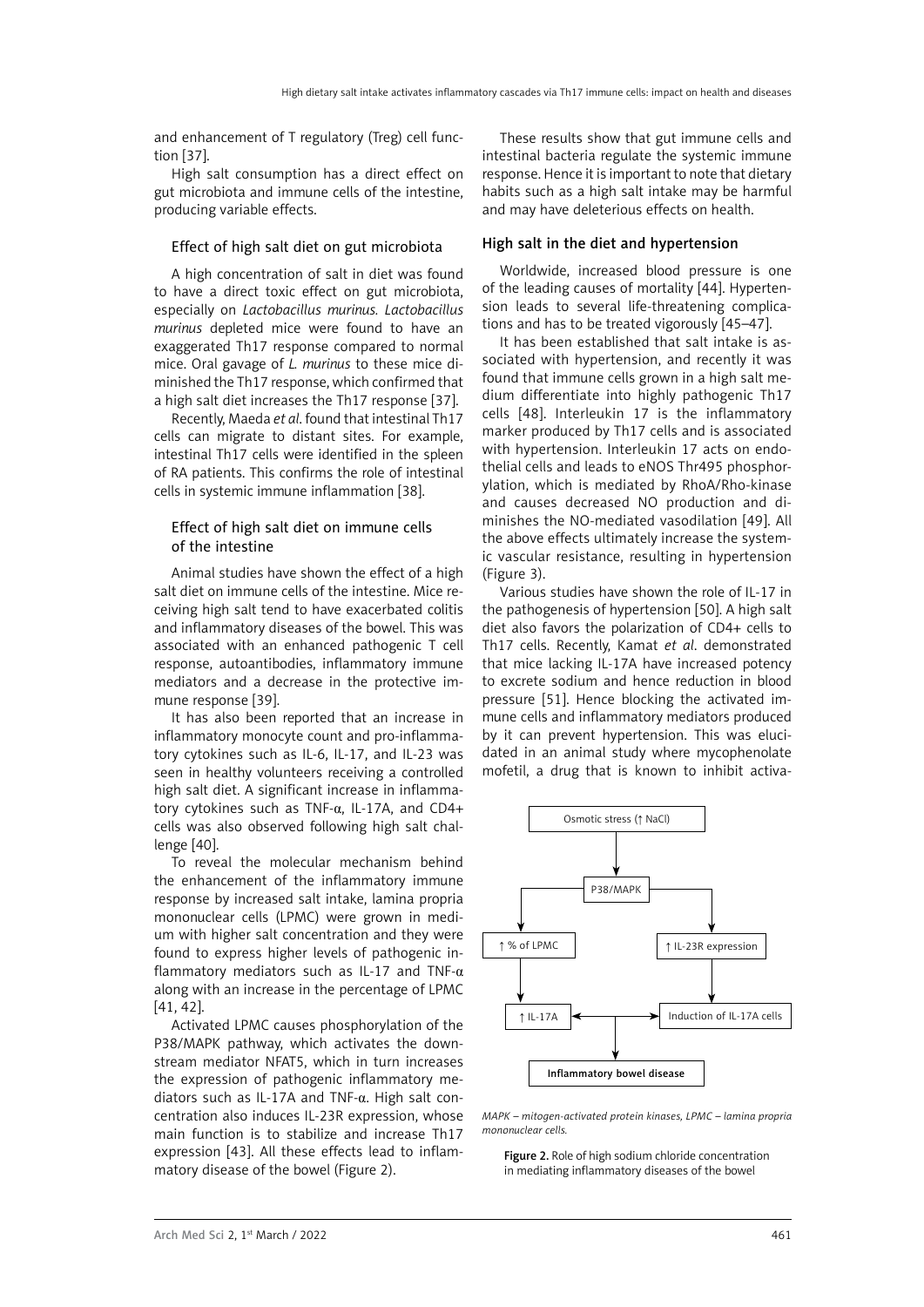tion and proliferation of immune cells, prevented the development of salt-induced hypertension in rats [52].

Machnik *et al*. observed that high salt-treated rats acquired a pro-inflammatory (M1) macrophage response and also exhibited water retention, leading to high blood pressure [53]. In addition to the immune-mediated mechanisms, a high salt diet was also found to modulate the renin-angiotensin-aldosterone system [54, 55] and increases sympathetic tone, thereby elevating the blood pressure [56]. Reducing salt intake in the diet could be the simplest, most cost-effective, sustainable and easiest way to prevent the development and progression of hypertension.

### High salt in the diet and cancer

The effect of salt concentration on cancer development was first proposed in the 1980s, when Spars *et al*. initially showed that there was a high concentration of salt in human breast cancer tissue when compared to normal breast tissue [57]. Later, several studies showed a positive correlation between up-regulation of the sodium channel and tumor progression [58–60].

As discussed earlier, a high dietary salt intake causes stable induction of Th17 cells and induces inflammatory cytokines IL-1, IL-6, IL-23, TN) [61, 62]



*eNOS – endothelial nitric oxide synthase, NO – nitric oxide.* 

Figure 3. Role of high sodium chloride concentration in mediating hypertension

and inflammatory mediators such as prostaglandins, leukotrienes, transforming growth factor (TGF), and inducible nitric oxide synthase (iNOS) [63, 64]. Chronic induction of Th17 cells by high salt intake results in chronic inflammation [65]. Chronic inflammation exerts pleiotropic effects and is one of the important hallmark features in cancer development and progression [66].

Cells under normal environmental conditions utilize glucose in the aerobic glycolytic pathway but cells grown under a high salt environment tend to produce lactic acid, which provides a favorable environment for the cells to proliferate uncontrollably and to evade host immune defense [67]. This was confirmed by Amara *et al*. in a breast cancer cell line study, where the cells shifted to anaerobic metabolism under osmotic stress; this demonstrated the direct effect of high salt concentration on cancer cells [68].

Angiogenesis is one of the vital factors for the tumor to expand and survive [69]. Vascular endothelial growth factor (VEGF) is a well-recognized factor known to induce angiogenesis [70]. Recently it was demonstrated that a high salt environment induces the nuclear transcription factor NFAT5, which favors the production and expression of VEGF needed for the tumor microenvironment [71]. Apart from NFAT5, VEGF is also induced by IL-17, a hallmark proinflammatory cytokine produced by Th17 cells [72].

The immunological balance between Th17 cells and regulatory T cells (Treg cells) was disturbed in the high salt environment. A high salt environment triggers an increase in the number of pathogenic Th17 cells that disturbs the immunological milieu, causing chronic inflammation. Chronic inflammation is one of the well-known predisposing factors for the development of cancer [73].

All these effects result in tumor progression (Figure 4).

The available systemic reviews [67] and prospective studies [74] indicate that there is a strong association between high salt diet and cancer risk. Hence reducing the salt content in the diet as recommended by the WHO [75] will reduce the disease burden in the population, and it will be a cost-effective way for disease prevention.

## Conclusions and future perspective

A high salt (NaCl) diet has various effects on the complex immune system leading to the activation of diverse inflammatory mediators which share the common inflammatory pathway. In autoimmune disorders, osmotic stress induces the activation of the stress kinase gene p38, which in turn activates several downstream mediators, notably NFAT5 and SGK1, leading to stable induction of proinflammatory Th17 cells.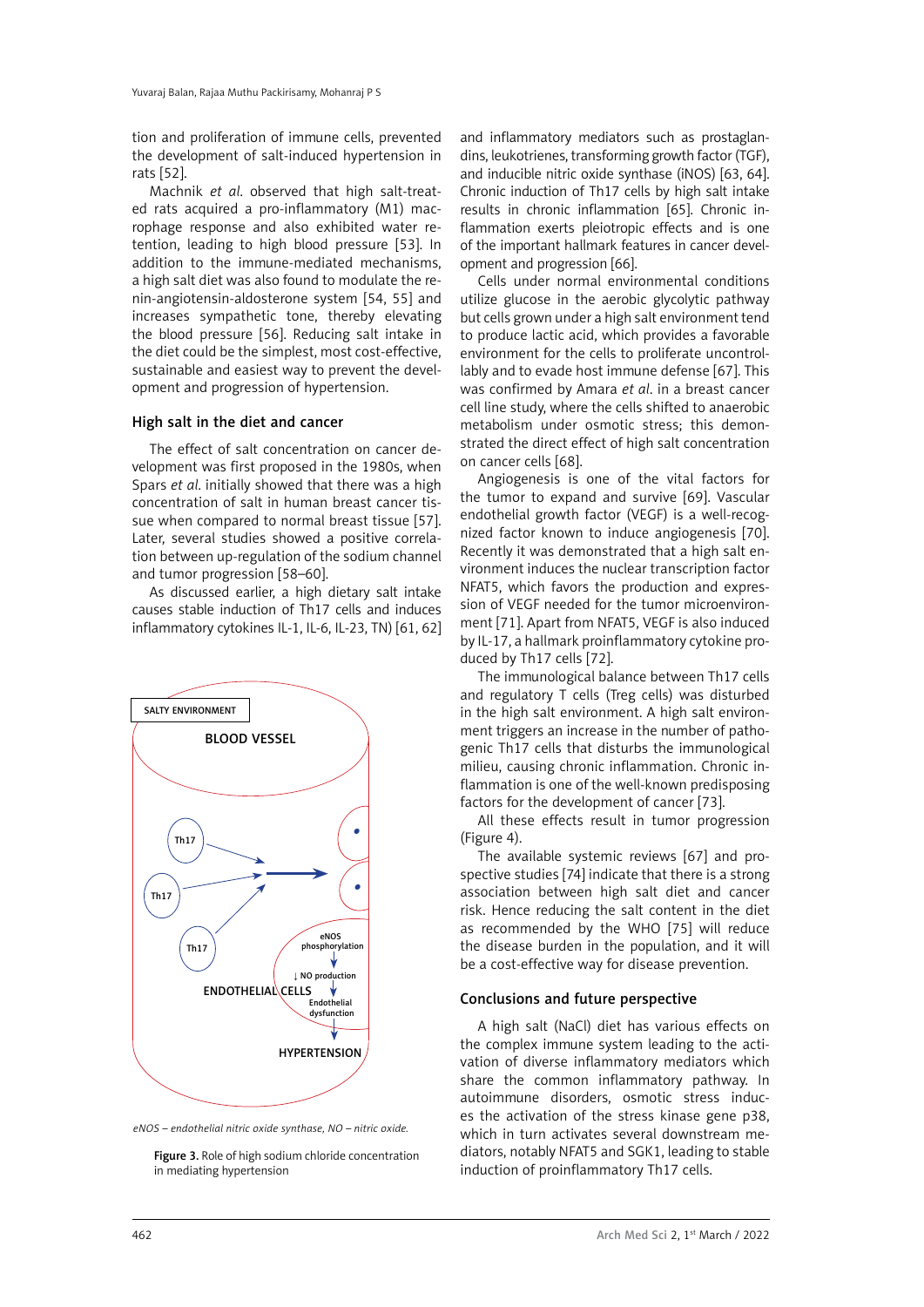

*NFAT5 – nuclear factor of activated T cells 5, TNF – tumor necrosis factor, TGF – transforming growth factor, iNOS – inducible nitric oxide synthase, VEGF – vascular endothelial growth factor.* 

Figure 4. Role of high sodium chloride concentration in mediating cancer growth

In inflammatory bowel diseases, a high salt diet was found to affect the gut immune system as well as the microbiota. By disrupting the homeostasis in the gut, a high salt diet leads to activation of inflammatory mediators which are involved in activation and recruitment of Th17 cells.

A high salt diet affects the endothelium of blood vessels by reducing the availability of nitric oxide, mediated by IL-17, leading to the stiffening of the blood vessels. Additionally, IL-17 was found to reduce the excretion of sodium via the kidneys, resulting in its accumulation in serum. By these mechanisms, a high salt diet increases systemic vascular resistance, leading to hypertension.

A high salt diet provides a favorable environment for the tumor cells to survive and proliferate. High salt concentration in the tumor tissue favors the production of lactic acid, which protects the tumor cells from immune attack. In addition, high salt also favors angiogenesis by increasing VEGF, thereby providing nutrition to tumor cells and promoting tumor cell growth and proliferation.

Though high salt consumption has several deleterious effects on human health, lack of awareness among the public results in continued high salt usage and hence an increase in the incidence of IMIDs. Studies to explore the association between high salt usage and immune-mediated inflammatory diseases are in the initial phase or limited. By extensively studying these molecular pathways, various pharmacological drugs targeting the IMIDs can be explored. By creating awareness among the general public, the disease burden caused by excessive salt intake can be minimized.

Available evidence suggests that there is a high likelihood of a high salt diet being implicated as a risk factor for several diseases including cancer, hypertension, and cardiovascular diseases. This article is an attempt to highlight the harmful effects of these dietary habits and would like to emphasize the importance of reducing salt content for health and disease. There is a lacuna in the literature regarding the possible mechanisms through which a high salt diet can act as a risk factor for several diseases mentioned in this article, which need further probing.

#### Conflict of interest

The authors declare no conflict of interest.

#### References

- 1. Dahl LK, Heine M. Effects of chronic excess salt feeding. J Exp Med 1961; 113: 1067-76.
- 2. Zhao X, Yang X, Zhang X, et al. Dietary salt intake and coronary atherosclerosis in patients with prehypertension. J Clin Hypertens 2014; 16: 575-80.
- 3. Appel LJ. Reducing sodium intake to prevent stroke: time for action, not hesitation. Stroke 2014; 45: 909-11.
- 4. Sugiura T, Takase H, Ohte N, Dohi Y. Dietary salt intake is a significant determinant of impaired kidney function in the general population. Kidney Blood Press Res 2018; 43: 1245-54.
- 5. Strnad M. Salt and cancer. Acta Medica Croat Cas Hravatske Akad Med Znan 2010; 64: 159-61.
- 6. South Asian Action on Salt [Internet]. Available from: [http://www.actiononsalt.org.uk/salthealth/ethnic/](http://www.actiononsalt.org.uk/salthealth/ethnic/southasian/) [southasian/](http://www.actiononsalt.org.uk/salthealth/ethnic/southasian/) (Accessed: 9.05.2019).
- 7. Guideline: Sodium Intake for Adults and Children [Internet]. Geneva: World Health Organization; 2012. WHO Guidelines Approved by the Guidelines Review Committee. Available from[: http://www.ncbi.nlm.nih.gov/](http://www.ncbi.nlm.nih.gov/books/NBK133309/) [books/NBK133309](http://www.ncbi.nlm.nih.gov/books/NBK133309/)/ (Accessed: 21.10.2019).
- 8. El-Gabalawy H, Guenther LC, Bernstein CN. Epidemiology of immune-mediated inflammatory diseases: incidence, prevalence, natural history, and comorbidities. J Rheumatol Suppl 2010; 85: 2-10.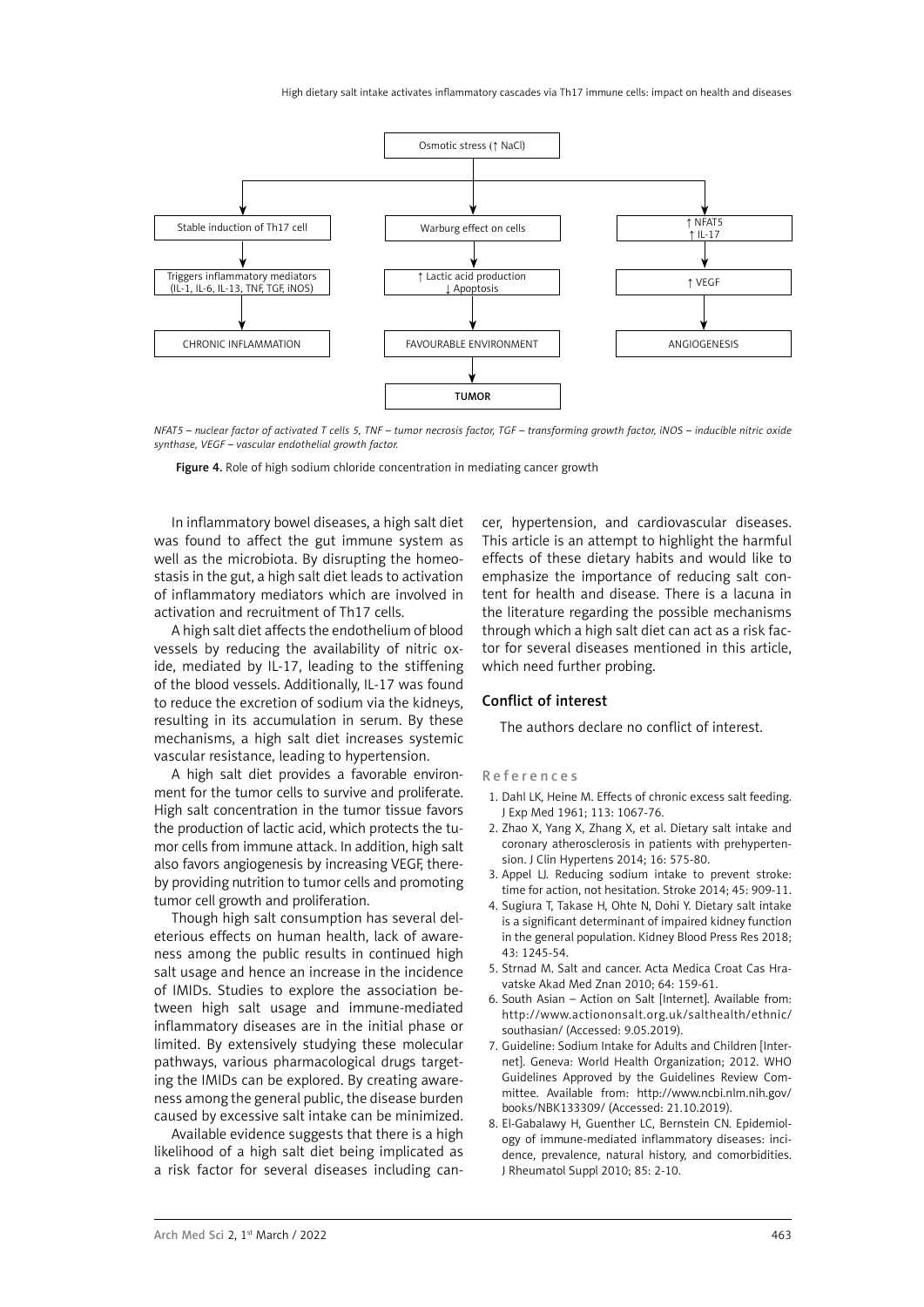- 9. Javierre BM, Hernando H, Ballestar E. Environmental triggers and epigenetic deregulation in autoimmune disease. Discov Med 2011; 12: 535-45.
- 10. Kleinewietfeld M, Manzel A, Titze J, et al. Sodium chloride drives autoimmune disease by the induction of pathogenic Th17 cells. Nature 2013; 496: 518-22.
- 11. Abbas AK, Murphy KM, Sher A. Functional diversity of helper T lymphocytes. Nature 1996; 383: 787-93.
- 12. Waite JC, Skokos D. Th17 response and inflammatory autoimmune diseases. Int J Inflamm [Internet]. 2012. Available from: [https://www.ncbi.nlm.nih.gov/pmc/arti](https://www.ncbi.nlm.nih.gov/pmc/articles/PMC3249891/)[cles/PMC3249891](https://www.ncbi.nlm.nih.gov/pmc/articles/PMC3249891/)/ (Accessed: 9.05.2019).
- 13. Robak E, Gerlicz-Kowalczuk Z, Dziankowska-Bartkowiak B, Wozniacka A, Bogaczewicz J. Serum concentrations of IL-17A, IL-17B, IL-17E and IL-17F in patients with systemic sclerosis. Arch Med Sci 2019; 15: 706-12.
- 14. Dańczak-Pazdrowska A, Kowalczyk M, Szramka-Pawlak B, et al. Interleukin-17A and interleukin-23 in morphea. Arch Med Sci 2012; 8: 1089-95.
- 15. Murdaca G, Colombo BM, Puppo F. The role of Th17 lymphocytes in the autoimmune and chronic inflammatory diseases. Intern Emerg Med 2011; 6: 487-95.
- 16. Intake I of M (US) C on S to RS, Henney JE, Taylor CL, Boon CS. Preservation and Physical Property Roles of Sodium in Foods [Internet]. National Academies Press (US), 2010. Available from: [https://www.ncbi.nlm.nih.](https://www.ncbi.nlm.nih.gov/books/NBK50952/) [gov/books/NBK50952](https://www.ncbi.nlm.nih.gov/books/NBK50952/)/ (Accessed: 9.05.2019).
- 17. Wilck N, Balogh A, Markó L, Bartolomaeus H, Müller DN. The role of sodium in modulating immune cell function. Nat Rev Nephrol 2019; 15: 546-58.
- 18. Haase S, Wilck N, Kleinewietfeld M, Müller DN, Linker RA. Sodium chloride triggers Th17 mediated autoimmunity. J Neuroimmunol 2019; 329: 9-13.
- 19. Sharif K, Amital H, Shoenfeld Y. The role of dietary sodium in autoimmune diseases: the salty truth. Autoimmun Rev 2018; 17: 1069-73.
- 20. Scrivo R, Perricone C, Altobelli A, et al. Dietary habits bursting into the complex pathogenesis of autoimmune diseases: the emerging role of salt from experimental and clinical studies. Nutrients 2019; 11: 1013.
- 21. Administrator. Autoimmune Diseases [Internet]. Australasian Society of Clinical Immunology and Allergy (ASCIA). Available from[: https://www.allergy.org.au/pa](https://www.allergy.org.au/patients/autoimmunity/autoimmune-diseases)[tients/autoimmunity/autoimmune-diseases](https://www.allergy.org.au/patients/autoimmunity/autoimmune-diseases) (Accessed: 9.05.2019).
- 22. Sharif K, Watad A, Bragazzi NL, Lichtbroun M, Amital H, Shoenfeld Y. Physical activity and autoimmune diseases: get moving and manage the disease. Autoimmun Rev 2018; 17: 53-72.
- 23. Perricone C, Versini M, Ben-Ami D, et al. Smoke and autoimmunity: the fire behind the disease. Autoimmun Rev 2016; 15: 354-74.
- 24. Sharif K, Watad A, Bragazzi NL, Adawi M, Amital H, Shoenfeld Y. Coffee and autoimmunity: more than a mere hot beverage! Autoimmun Rev 2017; 16: 712-21.
- 25. Tesmer LA, Lundy SK, Sarkar S, Fox DA. Th17 cells in human disease. Immunol Rev 2008; 223: 87-113.
- 26. Krueger JG, Fretzin S, Suárez-Fariñas M, et al. IL-17A is essential for cell activation and inflammatory gene circuits in psoriasis. J Allergy Clin Immunol 2012; 130: 145-54.e9.
- 27. Kotake S, Yago T, Kobashigawa T, Nanke Y. The plasticity of Th17 cells in the pathogenesis of rheumatoid arthritis. J Clin Med [Internet]. 2017; 6. Available from[: https://](https://www.ncbi.nlm.nih.gov/pmc/articles/PMC5532575/) [www.ncbi.nlm.nih.gov/pmc/articles/PMC5532575](https://www.ncbi.nlm.nih.gov/pmc/articles/PMC5532575/)/ (Accessed: 9.05.2019).
- 28. Magee CN, Boenisch O, Najafian N. The role of co-stimulatory molecules in directing the functional differentia-

tion of allo-reactive T helper cells. Am J Transplant 2012; 12: 2588-600.

- 29. Yu RY, Gallagher G. A naturally occurring, soluble antagonist of human IL-23 inhibits the development and in vitro function of human Th17 cells. J Immunol 2010; 185: 7302-8.
- 30. Dar HY, Singh A, Shukla P, et al. High dietary salt intake correlates with modulated Th17-Treg cell balance resulting in enhanced bone loss and impaired bone-microarchitecture in male mice. Sci Rep [Internet]. 2018; 8. Available from[: https://www.ncbi.nlm.nih.gov/pmc/](https://www.ncbi.nlm.nih.gov/pmc/articles/PMC5802842/) [articles/PMC5802842](https://www.ncbi.nlm.nih.gov/pmc/articles/PMC5802842/)/ (Accessed: 9.05.2019).
- 31. Kleinewietfeld M, Hafler DA. The plasticity of human Treg and Th17 cells and its role in autoimmunity. Semin Immunol 2013; 25: 305-12.
- 32. Lee JH, Kim M, Im YS, Choi W, Byeon SH, Lee HK. NFAT5 induction and its role in hyperosmolar stressed human limbal epithelial cells. Invest Ophthalmol Vis Sci 2008; 49: 1827-35.
- 33. Kuwabara T, Ishikawa F, Kondo M, Kakiuchi T. The role of IL-17 and related cytokines in inflammatory autoimmune diseases. Mediators Inflamm 2017; 2017: 3908061.
- 34. Weng X, Liu L, Barcellos LF, Allison JE, Herrinton LJ. Clustering of inflammatory bowel disease with immune mediated diseases among members of a northern california-managed care organization. Am J Gastroenterol 2007; 102: 1429-35.
- 35. McDermott AJ, Huffnagle GB. The microbiome and regulation of mucosal immunity. Immunology 2014; 142: 24-31.
- 36. Wilck N, Matus MG, Kearney SM, et al. Salt-responsive gut commensal modulates TH17 axis and disease. Nature 2017; 551: 585-9.
- 37. Li J, Sun F, Guo Y, Fan H. High-salt diet gets involved in gastrointestinal diseases through the reshaping of gastroenterological milieu. Digestion 2019; 99: 267-74.
- 38. Maeda Y, Takeda K. Role of gut microbiota in rheumatoid arthritis. J Clin Med [Internet]. 2017; 6. Available from[: https://](https://www.ncbi.nlm.nih.gov/pmc/articles/PMC5483870/) [www.ncbi.nlm.nih.gov/pmc/articles/PMC5483870/](https://www.ncbi.nlm.nih.gov/pmc/articles/PMC5483870/) (Accessed: 10.05.2019).
- 39. Tubbs AL, Liu B, Rogers TD, Sartor RB, Miao EA. Dietary salt exacerbates experimental colitis. J Immunol Baltim Md 1950 2017; 199: 1051-9.
- 40. Wyatt CM, Crowley SD. Intersection of salt- and immune-mediated mechanisms of hypertension in the gut microbiome. Kidney Int 2018; 93: 532-4.
- 41. Aguiar SLF, Miranda MCG, Guimarães MAF, et al. Highsalt diet induces IL-17-dependent gut inflammation and exacerbates colitis in mice. Front Immunol 2017; 8: 1969.
- 42. Toussirot E, Béreau M, Vauchy C, Saas P. Could sodium chloride be an environmental trigger for immune-mediated diseases? An overview of the experimental and clinical evidence. Front Physiol 2018; 9: 440.
- 43. Monteleone I, Marafini I, Dinallo V, et al. Sodium chloride-enriched diet enhanced inflammatory cytokine production and exacerbated experimental colitis in mice. J Crohns Colitis 2017; 11: 237-45.
- 44. World Health Organization. Global health risks: mortality and burden of disease attributable to selected major risks. World Health Organization, Geneva 2009; 62.
- 45. Chobanian AV, Bakris GL, Black HR, et al[. Joint National](https://pubmed.ncbi.nlm.nih.gov/?term=Joint+National+Committee+on+Prevention%2C+Detection%2C+Evaluation%2C+and+Treatment+of+High+Blood+Pressure.+National+Heart%2C+Lung%2C+and+Blood+Institute%5BCorporate+Author%5D) [Committee on Prevention, Detection, Evaluation, and](https://pubmed.ncbi.nlm.nih.gov/?term=Joint+National+Committee+on+Prevention%2C+Detection%2C+Evaluation%2C+and+Treatment+of+High+Blood+Pressure.+National+Heart%2C+Lung%2C+and+Blood+Institute%5BCorporate+Author%5D) [Treatment of High Blood Pressure. National Heart, Lung,](https://pubmed.ncbi.nlm.nih.gov/?term=Joint+National+Committee+on+Prevention%2C+Detection%2C+Evaluation%2C+and+Treatment+of+High+Blood+Pressure.+National+Heart%2C+Lung%2C+and+Blood+Institute%5BCorporate+Author%5D) [and Blood Institute](https://pubmed.ncbi.nlm.nih.gov/?term=Joint+National+Committee+on+Prevention%2C+Detection%2C+Evaluation%2C+and+Treatment+of+High+Blood+Pressure.+National+Heart%2C+Lung%2C+and+Blood+Institute%5BCorporate+Author%5D); NATIONAL HIGH BLOOD PRESSURE ED[ucation Program Coordinating Committee](https://pubmed.ncbi.nlm.nih.gov/?term=National+High+Blood+Pressure+Education+Program+Coordinating+Committee%5BCorporate+Author%5D). Seventh